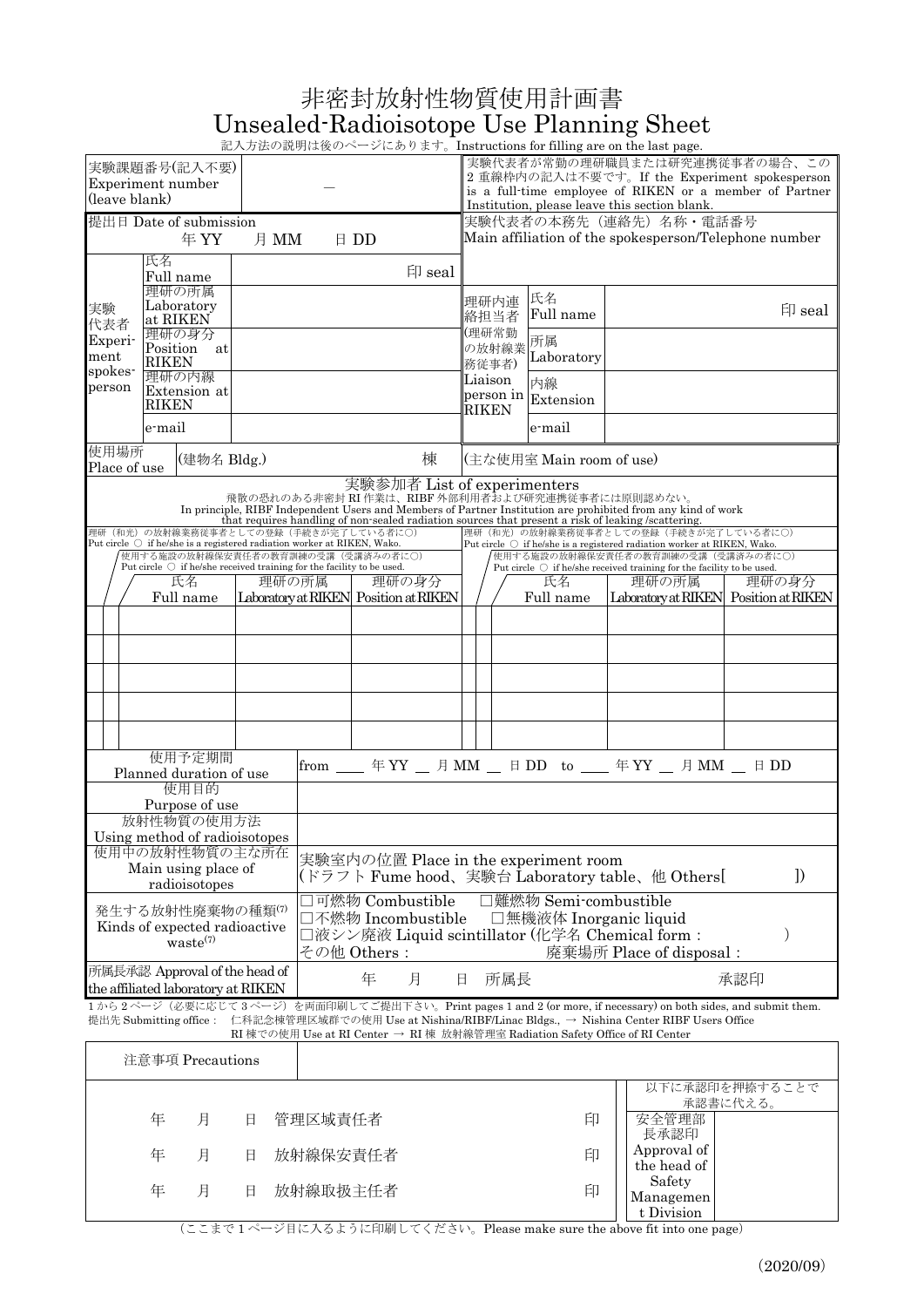## 非密封放射性物質使用明細 Unsealed Radioisotope Use Details

| 実験課題番号(記入不要)    |                 | Experiment number (leave blank)           |              |                                                               |          |               |                                                                                                           |          |               |  |  |
|-----------------|-----------------|-------------------------------------------|--------------|---------------------------------------------------------------|----------|---------------|-----------------------------------------------------------------------------------------------------------|----------|---------------|--|--|
| 使用場所            |                 |                                           |              |                                                               | 主な使用室    |               |                                                                                                           |          |               |  |  |
| Place of<br>use | (建物名 Bldg.)     |                                           |              | Main room of use (室名 Room)<br>棟                               |          |               |                                                                                                           |          |               |  |  |
|                 |                 | 許可条件の表番号<br>$(9)-b$                       |              |                                                               |          |               | 最大予定使用数量(核燃料物質では単位をgに変更してください)<br>Planned maximum use (Change unit to g in use of nuclear fuel materials) |          |               |  |  |
| 核種              | 物理的<br>状態(9)-a  | (RI棟では記入不要)                               | 使用室名         |                                                               |          |               |                                                                                                           |          |               |  |  |
| Nuclides        | Physical        | Table number of<br>license <sup>(9)</sup> | $(9)-c$      | 使用する全室での核種別総量<br>1室あたり Per room<br>Summed quantity over rooms |          |               |                                                                                                           |          |               |  |  |
|                 | $state^{(9)-a}$ | (If the use is in RI                      | Room of      |                                                               |          |               | for each nuclide                                                                                          |          |               |  |  |
|                 |                 | center, no need to fill)                  | $use^{(9)c}$ | /day                                                          | /3months | $\sqrt{year}$ | /day                                                                                                      | /3months | $\frac{1}{2}$ |  |  |
|                 |                 |                                           |              | MBq                                                           | MBq      | MBq           | MBq                                                                                                       | MBq      | MBq           |  |  |
|                 |                 |                                           |              | MBq                                                           | MBq      | MBq           | MBq                                                                                                       | MBq      | MBq           |  |  |
|                 |                 |                                           |              | MBq                                                           | MBq      | MBq           | MBq                                                                                                       | MBq      | MBq           |  |  |
|                 |                 |                                           |              | MBq                                                           | MBq      | MBq           | MBq                                                                                                       | MBq      | MBq           |  |  |
|                 |                 |                                           |              | MBq                                                           | MBq      | MBq           | MBq                                                                                                       | MBq      | MBq           |  |  |
|                 |                 |                                           |              | MBq                                                           | MBq      | MBq           | MBq                                                                                                       | MBq      | MBq           |  |  |
|                 |                 |                                           |              | MBq                                                           | MBq      | MBq           | MBq                                                                                                       | MBq      | MBq           |  |  |
|                 |                 |                                           |              | MBq                                                           | MBq      | MBq           | MBq                                                                                                       | MBq      | MBq           |  |  |
|                 |                 |                                           |              | MBq                                                           | MBq      | MBq           | MBq                                                                                                       | MBq      | MBq           |  |  |
|                 |                 |                                           |              | MBq                                                           | MBq      | MBq           | MBq                                                                                                       | MBq      | MBq           |  |  |
|                 |                 |                                           |              | MBq                                                           | MBq      | MBq           | MBq                                                                                                       | MBq      | MBq           |  |  |
|                 |                 |                                           |              | MBq                                                           | MBq      | MBq           | MBq                                                                                                       | MBq      | MBq           |  |  |
|                 |                 |                                           |              | MBq                                                           | MBq      | MBq           | MBq                                                                                                       | MBq      | MBq           |  |  |
|                 |                 |                                           |              | MBq                                                           | MBq      | MBq           | MBq                                                                                                       | MBq      | MBq           |  |  |
|                 |                 |                                           |              | MBq                                                           | MBq      | MBq           | MBq                                                                                                       | MBq      | MBq           |  |  |
|                 |                 |                                           |              | MBa                                                           | MBq      | MBq           | MBq                                                                                                       | MBq      | MBq           |  |  |
|                 |                 |                                           |              | MBq                                                           | MBq      | MBq           | MBq                                                                                                       | MBq      | MBq           |  |  |
|                 |                 |                                           |              | MBq                                                           | MBq      | MBq           | MBq                                                                                                       | MBq      | MBq           |  |  |
|                 |                 |                                           |              | MBq                                                           | MBq      | MBq           | MBq                                                                                                       | MBq      | MBq           |  |  |
|                 |                 |                                           |              | MBq                                                           | MBq      | MBq           | MBq                                                                                                       | MBq      | MBq           |  |  |
|                 |                 |                                           |              | MBq                                                           | MBq      | MBq           | MBq                                                                                                       | MBq      | MBq           |  |  |
|                 |                 |                                           |              | MBq                                                           | MBq      | MBq           | MBq                                                                                                       | MBq      | MBq           |  |  |
|                 |                 |                                           |              | MBq                                                           | MBq      | MBq           | MBq                                                                                                       | MBq      | MBq           |  |  |
|                 |                 |                                           |              | MBq                                                           | MBq      | MBq           | MBq                                                                                                       | MBq      | MBq           |  |  |
|                 |                 |                                           |              | MBq                                                           | MBq      | MBq           | MBq                                                                                                       | MBq      | MBq           |  |  |
|                 |                 |                                           |              | MBq                                                           | MBq      | MBq           | MBq                                                                                                       | MBq      | MBq           |  |  |
|                 |                 |                                           |              | MBq                                                           | MBq      | MBq           | MBq                                                                                                       | MBq      | MBq           |  |  |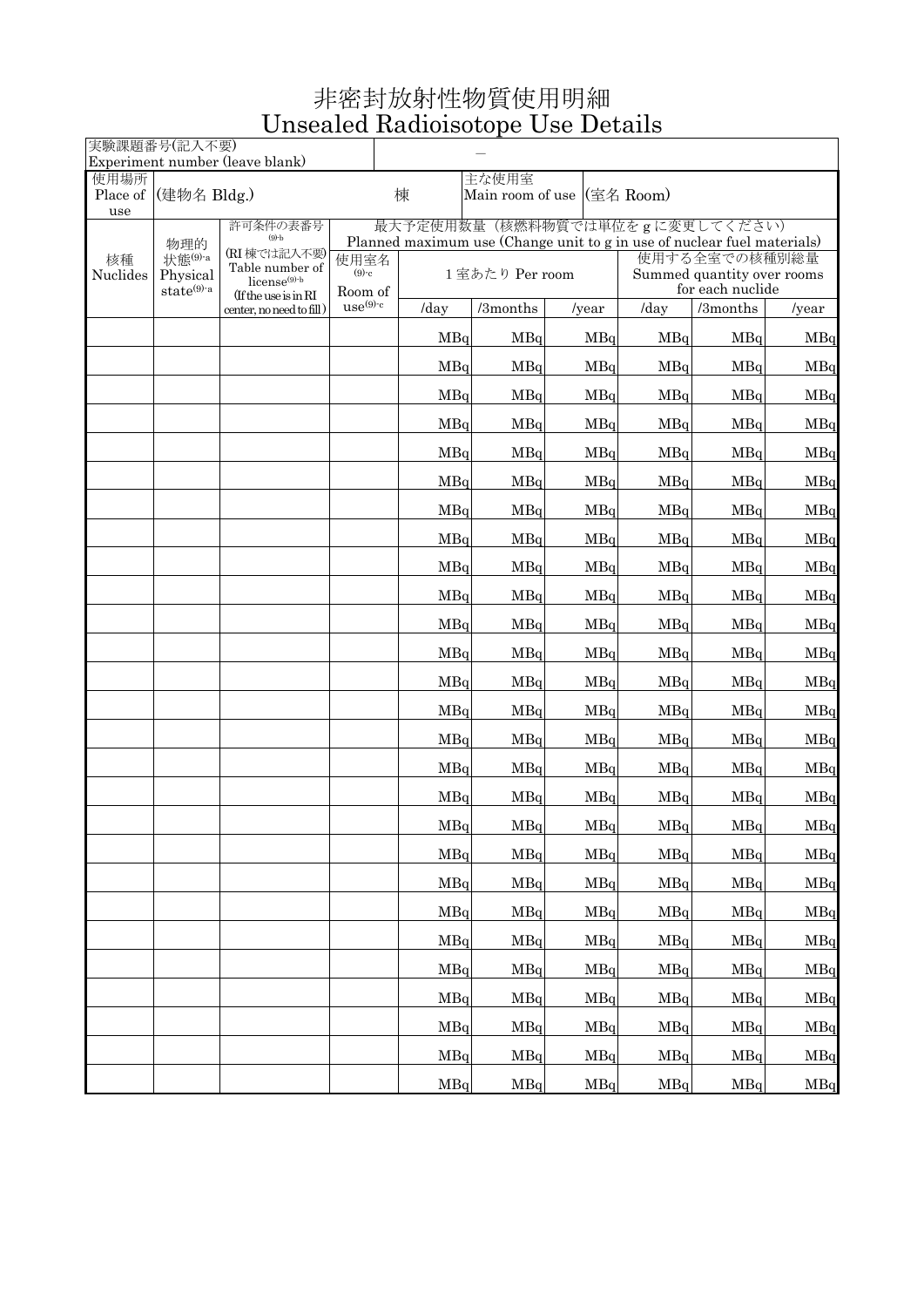## 実験参加者(続き)List of experimenters (continued)

このページは必要に応じて提出してください。未記入の場合提出は不要。 If no entry, do not submit this page.

|                                                                                                                                                                                                 | 実験課題番号(記入不要)<br>Experiment number (leave blank) |                                                                                                                        |       |                                                                                                                           |  |           |                                                                                            |       |  |  |  |
|-------------------------------------------------------------------------------------------------------------------------------------------------------------------------------------------------|-------------------------------------------------|------------------------------------------------------------------------------------------------------------------------|-------|---------------------------------------------------------------------------------------------------------------------------|--|-----------|--------------------------------------------------------------------------------------------|-------|--|--|--|
| 実験参加者 List of experimenters<br>飛散の恐れのある非密封 RI 作業は、RIBF 外部利用者および研究連携従事者には原則認めない。<br>In principle, RIBF Independent Users and Members of Partner Institution are prohibited from any kind of work |                                                 |                                                                                                                        |       |                                                                                                                           |  |           |                                                                                            |       |  |  |  |
|                                                                                                                                                                                                 |                                                 |                                                                                                                        |       |                                                                                                                           |  |           |                                                                                            |       |  |  |  |
|                                                                                                                                                                                                 |                                                 |                                                                                                                        |       |                                                                                                                           |  |           |                                                                                            |       |  |  |  |
|                                                                                                                                                                                                 |                                                 | Put circle $\bigcirc$ if he/she is a registered radiation worker at RIKEN, Wako.<br>使用する施設の放射線保安責任者の教育訓練の受講 (受講済みの者に〇) |       | Put circle $\,\bigcirc\,$ if he/she is a registered radiation worker at RIKEN, Wako.<br>使用する施設の放射線保安責任者の教育訓練の受講(受講済みの者に〇) |  |           |                                                                                            |       |  |  |  |
|                                                                                                                                                                                                 | 氏名                                              | Put circle $\bigcirc$ if he/she received training for the facility to be used.<br>理研の所属                                | 理研の身分 |                                                                                                                           |  | 氏名        | Put circle $\,\bigcirc\,$ if he/she received training for the facility to be used<br>理研の所属 | 理研の身分 |  |  |  |
|                                                                                                                                                                                                 | Full name                                       | Laboratory at RIKEN Position at RIKEN                                                                                  |       |                                                                                                                           |  | Full name | Laboratory at RIKEN Position at RIKEN                                                      |       |  |  |  |
|                                                                                                                                                                                                 |                                                 |                                                                                                                        |       |                                                                                                                           |  |           |                                                                                            |       |  |  |  |
|                                                                                                                                                                                                 |                                                 |                                                                                                                        |       |                                                                                                                           |  |           |                                                                                            |       |  |  |  |
|                                                                                                                                                                                                 |                                                 |                                                                                                                        |       |                                                                                                                           |  |           |                                                                                            |       |  |  |  |
|                                                                                                                                                                                                 |                                                 |                                                                                                                        |       |                                                                                                                           |  |           |                                                                                            |       |  |  |  |
|                                                                                                                                                                                                 |                                                 |                                                                                                                        |       |                                                                                                                           |  |           |                                                                                            |       |  |  |  |
|                                                                                                                                                                                                 |                                                 |                                                                                                                        |       |                                                                                                                           |  |           |                                                                                            |       |  |  |  |
|                                                                                                                                                                                                 |                                                 |                                                                                                                        |       |                                                                                                                           |  |           |                                                                                            |       |  |  |  |
|                                                                                                                                                                                                 |                                                 |                                                                                                                        |       |                                                                                                                           |  |           |                                                                                            |       |  |  |  |
|                                                                                                                                                                                                 |                                                 |                                                                                                                        |       |                                                                                                                           |  |           |                                                                                            |       |  |  |  |
|                                                                                                                                                                                                 |                                                 |                                                                                                                        |       |                                                                                                                           |  |           |                                                                                            |       |  |  |  |
|                                                                                                                                                                                                 |                                                 |                                                                                                                        |       |                                                                                                                           |  |           |                                                                                            |       |  |  |  |
|                                                                                                                                                                                                 |                                                 |                                                                                                                        |       |                                                                                                                           |  |           |                                                                                            |       |  |  |  |
|                                                                                                                                                                                                 |                                                 |                                                                                                                        |       |                                                                                                                           |  |           |                                                                                            |       |  |  |  |
|                                                                                                                                                                                                 |                                                 |                                                                                                                        |       |                                                                                                                           |  |           |                                                                                            |       |  |  |  |
|                                                                                                                                                                                                 |                                                 |                                                                                                                        |       |                                                                                                                           |  |           |                                                                                            |       |  |  |  |
|                                                                                                                                                                                                 |                                                 |                                                                                                                        |       |                                                                                                                           |  |           |                                                                                            |       |  |  |  |
|                                                                                                                                                                                                 |                                                 |                                                                                                                        |       |                                                                                                                           |  |           |                                                                                            |       |  |  |  |
|                                                                                                                                                                                                 |                                                 |                                                                                                                        |       |                                                                                                                           |  |           |                                                                                            |       |  |  |  |
|                                                                                                                                                                                                 |                                                 |                                                                                                                        |       |                                                                                                                           |  |           |                                                                                            |       |  |  |  |
|                                                                                                                                                                                                 |                                                 |                                                                                                                        |       |                                                                                                                           |  |           |                                                                                            |       |  |  |  |
|                                                                                                                                                                                                 |                                                 |                                                                                                                        |       |                                                                                                                           |  |           |                                                                                            |       |  |  |  |
|                                                                                                                                                                                                 |                                                 |                                                                                                                        |       |                                                                                                                           |  |           |                                                                                            |       |  |  |  |
|                                                                                                                                                                                                 |                                                 |                                                                                                                        |       |                                                                                                                           |  |           |                                                                                            |       |  |  |  |
|                                                                                                                                                                                                 |                                                 |                                                                                                                        |       |                                                                                                                           |  |           |                                                                                            |       |  |  |  |
|                                                                                                                                                                                                 |                                                 |                                                                                                                        |       |                                                                                                                           |  |           |                                                                                            |       |  |  |  |
|                                                                                                                                                                                                 |                                                 |                                                                                                                        |       |                                                                                                                           |  |           |                                                                                            |       |  |  |  |
|                                                                                                                                                                                                 |                                                 |                                                                                                                        |       |                                                                                                                           |  |           |                                                                                            |       |  |  |  |
|                                                                                                                                                                                                 |                                                 |                                                                                                                        |       |                                                                                                                           |  |           |                                                                                            |       |  |  |  |
|                                                                                                                                                                                                 |                                                 |                                                                                                                        |       |                                                                                                                           |  |           |                                                                                            |       |  |  |  |
|                                                                                                                                                                                                 |                                                 |                                                                                                                        |       |                                                                                                                           |  |           |                                                                                            |       |  |  |  |
|                                                                                                                                                                                                 |                                                 |                                                                                                                        |       |                                                                                                                           |  |           |                                                                                            |       |  |  |  |
|                                                                                                                                                                                                 |                                                 |                                                                                                                        |       |                                                                                                                           |  |           |                                                                                            |       |  |  |  |
|                                                                                                                                                                                                 |                                                 |                                                                                                                        |       |                                                                                                                           |  |           |                                                                                            |       |  |  |  |
|                                                                                                                                                                                                 |                                                 |                                                                                                                        |       |                                                                                                                           |  |           |                                                                                            |       |  |  |  |
|                                                                                                                                                                                                 |                                                 |                                                                                                                        |       |                                                                                                                           |  |           |                                                                                            |       |  |  |  |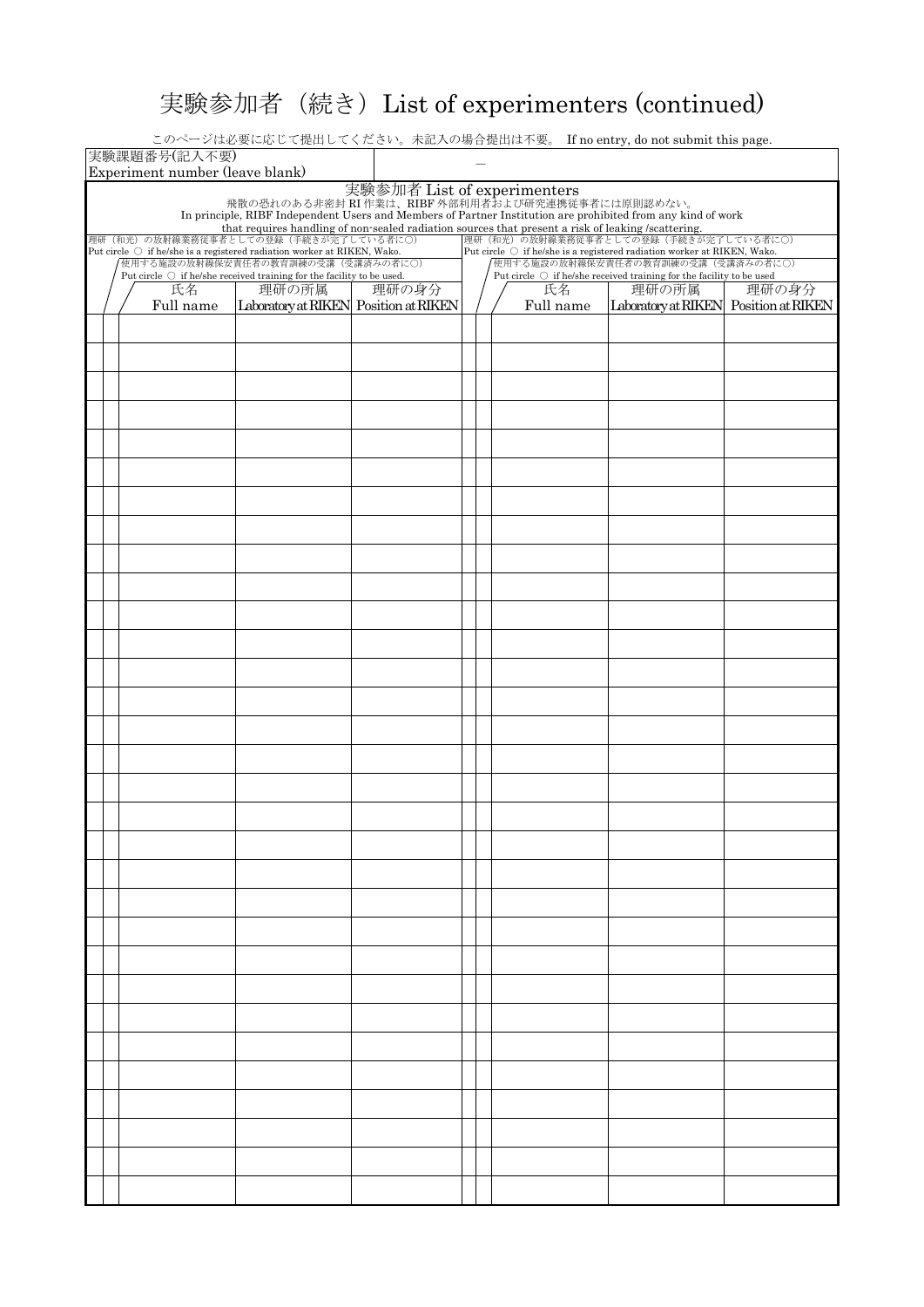## 【申請の際は、このページ以降は除いて提出してください】 【On submission, eliminate the pages from this.】

非密封放射性物質使用計画書への記入について

非密封放射性物質を使用するための様式です。下記の注意事項に従って、記入して下さい。

(1) 使用条件

施設によっては、実験室ごとに使用できる核種・数量・使用条件等が異なります。 使用計画書の作成にあたっては、使用できる核種・数量・使用条件等について放射線保安責任者に事前 に確認して下さい。

- (2) 記入範囲 太枠線内のみ記入して下さい。 実験課題番号・注意事項・承認等の欄については、放射線保安責任者等が記入しますので、記入しない で下さい。
- (3) 実験代表者 実験代表者は、理研の職員・非職員を問わず放射線業務従事者の中から選ぶことができますが、大学院 博士課程後期に在学中またはこれと同等以上の人に限ります。 詳細については、放射線管理室あるいは安全管理部研究安全課に確認下さい。
- (4) 理研内連絡担当者 実験代表者が、常勤の理研職員または研究連携従事者以外の場合には、理研内連絡担当者を指名して下 さい。 理研内連絡担当者は、放射線業務従事者のうち、理研と雇用関係にある常勤の研究員等に限ります。

詳細については放射線管理室あるいは安全管理部研究安全課に確認下さい。

- (5) 実験参加者
	- 実験参加者は、実験参加予定者全員を記載して下さい。

計画は、理研(和光地区)の放射線業務従事者に登録されていない者も含めて承認されますが、登録さ れていない者については、登録の手続きが完了しなければ実験に参加できませんので注意して下さい。 なお、各参加者について理研(和光地区)での放射線業務従事者の登録の有無及び各管理区域の放射線 保安責任者の教育訓練の受講の有無についてチェックをして下さい。

- (6) 使用予定期間 使用予定期間は最長1年で、かつ年度は超えられません。 (7) 発生する放射性廃棄物の種類
- 廃棄物として「液シン廃液」が発生する場合には、液体シンチレーター主成分の化学名(トルエン、キ シレン等)も記載して下さい。 α核種を含む液体の廃棄物は出さないで下さい(蒸発乾固などの方法で固体化して下さい)。
- (8) 所属長の承認印 所属長の承認印欄には、実験代表者の理研における所属の所属長の承認を受けて下さい。
- (9) 非密封放射性物質使用明細(2 ページ目)
	- ・放射性物質の使用数量等に係る事項を記載して下さい。
	- -a「物理的状態」欄には、液体・固体・気体の区別を記入して下さい。
	- -b「許可条件の表番号」は、加速器施設における使用の場合にご記入ください。加速器施設では、一つ の核種に対して異なった条件の許可を得ており、それぞれ使用場所、数量、目的、方法が異なります。 加速器施設における使用の場合は、下記の URL に掲示された「加速器施設における放射線関係の使 用許可条件」の表 R-1 から表 R-9 (核燃料物質では表 N-1a から表 N-5b) の中から、使用する核種、 場所、目的、方法が合致する表の番号を記入してください。合致しない内容の使用はできません。 [理研内] http://www.nishina.riken.jp/new/document/safety/shiyoukyoka.pdf [理研外] http://www.nishina.riken.jp/researcher/ribf/shiyoukyoka b.pdf [核燃料物質は除く]
	- -c 最大予定使用数量の「使用室名」欄は、1室ずつ記入して下さい。
- (10) 用紙の不足

- (11) 計画書の提出
	- 1、2 ページを両面印刷し(必要に応じて 3 ページ以降も)、下記に提出して下さい。 仁科記念棟管理区域群における使用 → RIBF Users Office ラジオアイソトープ実験棟における使用 → ラジオアイソトープ実験棟 放射線管理室

記載欄が不足する場合は、様式をコピーし、複数枚に記入して添付して下さい。